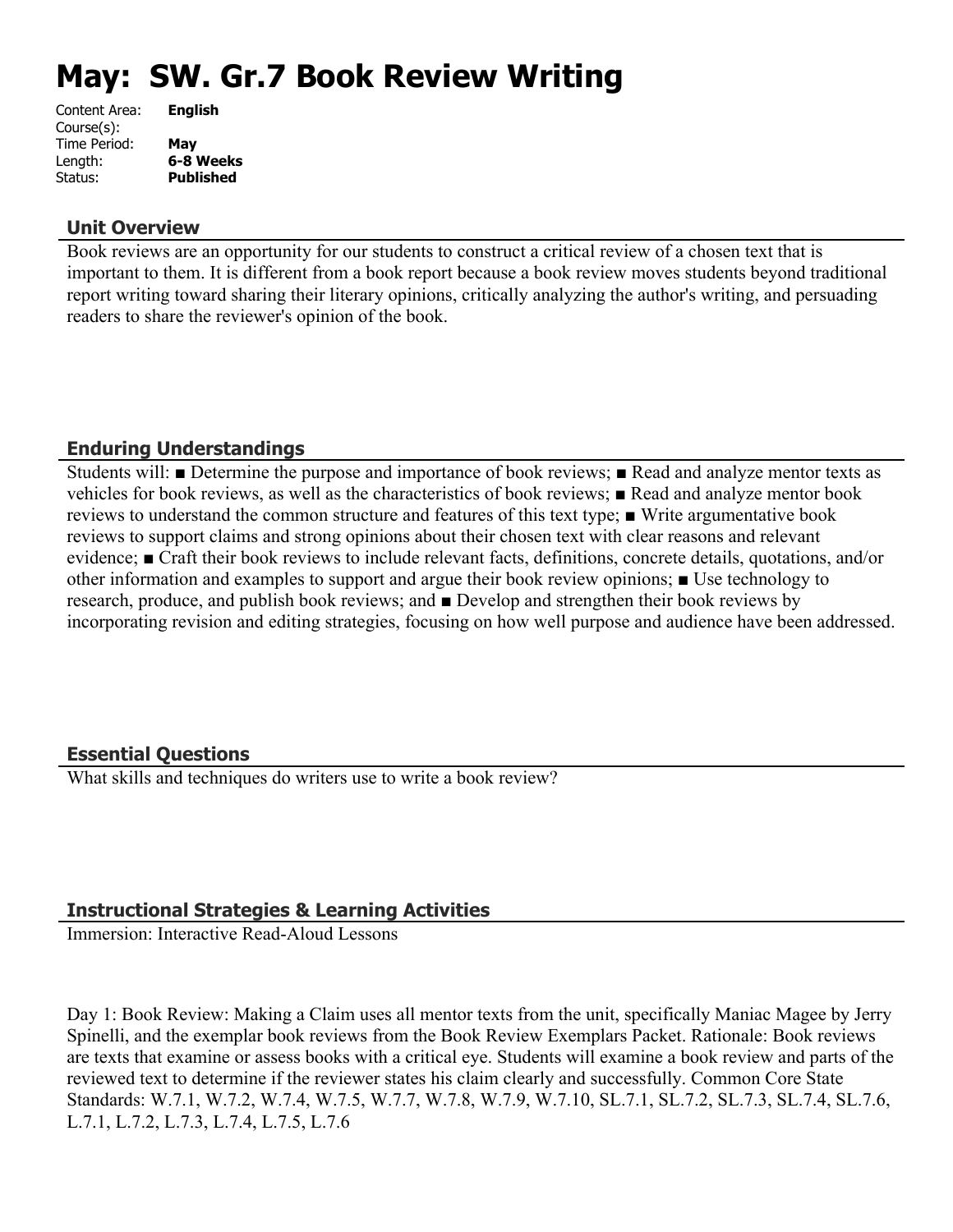Day 2: Purpose of a Book Review uses Pink and Say by Patricia Polacco and the Pink and Say, Maniac Magee, Crazy Lady!, and Tracking Trash reviews from the Book Review Exemplars Packet. Rationale: The book reviewers' purpose is to effectively argue their claims or opinions (enthusiastic or cautionary) about a book, using clear reasons and relevant evidence to prove their point and convince an audience of readers. Students will listen to Pink and Say by Patricia Polacco and a book review about the text to determine whether the review successfully argues the reviewer's claim. Common Core State Standards: W.7.1, W.7.2, W.7.4, W.7.5, W.7.7, W.7.8, W.7.9, W.7.10, SL.7.1, SL.7.2, SL.7.3, SL.7.4, SL.7.6, L.7.1, L.7.2, L.7.3, L.7.4, L.7.5, L.7.6

Day 3: Identifying Theme uses all mentor texts from the unit, specifically Crazy Lady! by Jane Leslie Conly and Tracking Trash by Loree Griffin Burns, and the Maniac Magee, Crazy Lady!, and Tracking Trash reviews from the Book Review Exemplars Packet. Rationale: Writers have a general theme to their stories and often imply or state the theme via character and/or plot development throughout the course of the stories. Students will discuss how identifying the theme of a text is an important feature of book reviews. Common Core State Standards: W.7.1, W.7.2, W.7.4, W.7.5, W.7.7, W.7.8, W.7.9, W.7.10, SL.7.1, SL.7.2, SL.7.3, SL.7.4, SL.7.6, L.7.1, L.7.2, L.7.3, L.7.4, L.7.5, L.7.6

Day 4: Structure of a Book Review uses the Maniac Magee review from the Book Review Exemplars Packet. Rationale: Book reviewers need to present clear and coherent reviews that are organized and appropriate to purpose and audience to be effective. Students will analyze the structure of book reviews and how it contributes to the overall effectiveness in getting the reviewer's point across. Common Core State Standards: W.7.1, W.7.2, W.7.4, W.7.5, W.7.7, W.7.8, W.7.9, W.7.10, SL.7.1, SL.7.2, SL.7.3, SL.7.4, SL.7.6, L.7.1, L.7.2, L.7.3, L.7.4, L.7.5, L.7.6

Day 5: Audience Engagement uses the reviews from the Book Review Exemplars Packet, specifically the review of The Tales of Beedle the Bard. Rationale: Book review writers have a strong awareness of audience and purpose when writing their book reviews. Conveying strong opinions, ideas, and details in an engaging manner will pique readers' interest and motivate them to read the entire review. Students will look closely at how a reviewer crafts his review using precise language and details to engage the readers. Common Core State Standards: W.7.1, W.7.2, W.7.4, W.7.5, W.7.7, W.7.8, W.7.9, W.7.10, SL.7.1, SL.7.2, SL.7.3, SL.7.4, SL.7.6, L.7.1, L.7.2, L.7.3, L.7.4, L.7.5, L.7.6

Mini-Lessons

Generating Ideas I: Books That Made a Difference uses Pink and Say by Patricia Polacco. Rationale: Book reviewers write informative, explanatory reviews about meaningful texts they feel strongly about. Students will generate a list of meaningful and important books that have had a strong effect on them. Common Core State Standards: W.7.1, W.7.2, W.7.4, W.7.5, W.7.7, W.7.8, W.7.9, W.7.10, SL.7.1, SL.7.2, SL.7.3, SL.7.4, SL.7.6, L.7.1, L.7.2, L.7.3, L.7.4, L.7.6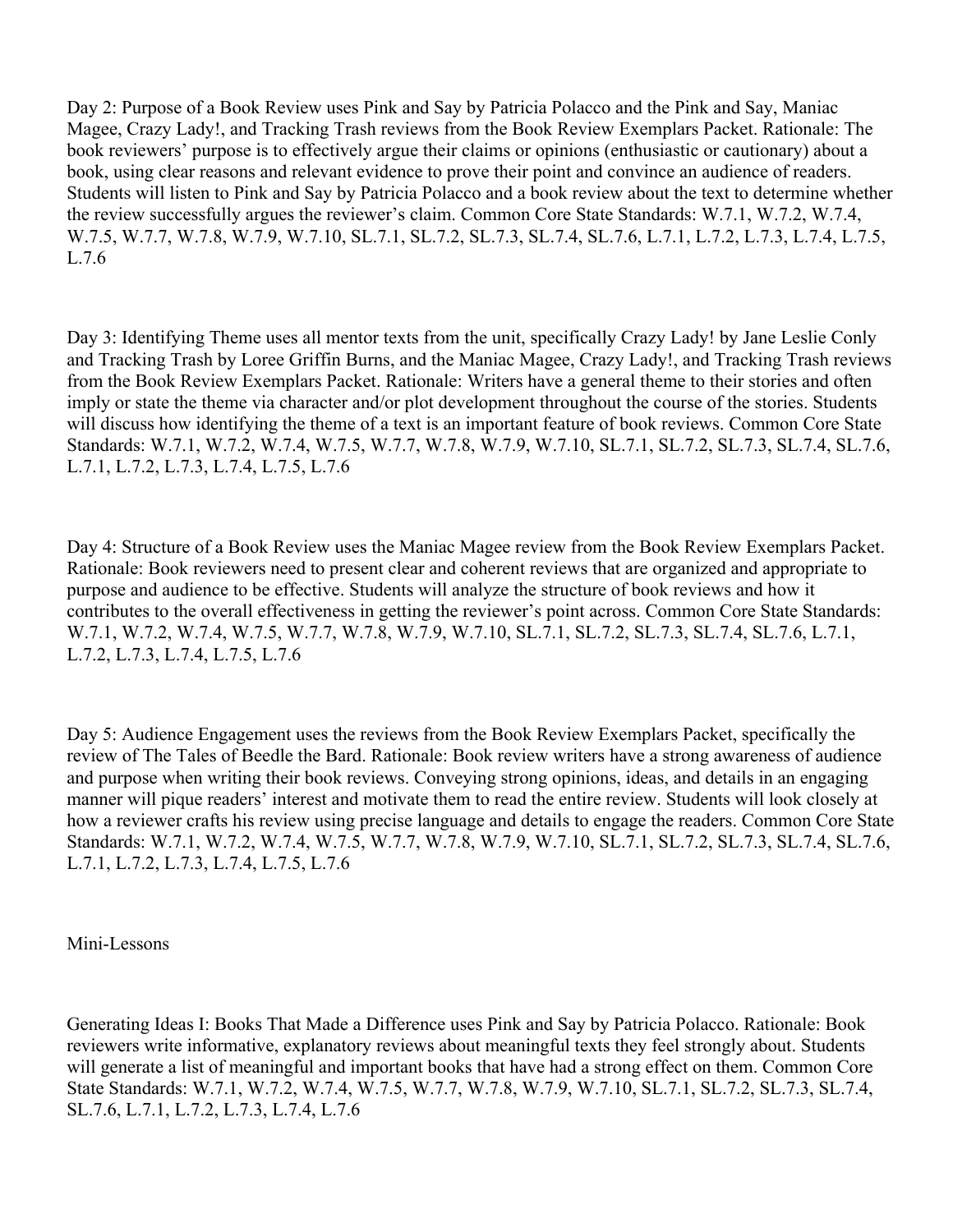Generating Ideas II: Claiming the Theme uses Pink and Say by Patricia Polacco, Tracking Trash by Loree Griffin Burns, and Crazy Lady! by Jane Leslie Conly. Rationale: Book reviewers make claims about the themes of the books being reviewed by arguing their points of view with clear reasons and relevant evidence. Students will make claims about the themes of the books they have selected by citing supporting evidence. Common Core State Standards: W.7.1, W.7.2, W.7.4, W.7.5, W.7.7, W.7.8, W.7.9, W.7.10, SL.7.1, SL.7.2, SL.7.3, SL.7.4, SL.7.6, L.7.1, L.7.2, L.7.3, L.7.4, L.7.6

Generating Ideas III: Genre Characteristics uses all mentor texts from the unit, specifically Tracking Trash by Loree Griffin Burns, and the Tracking Trash review from the Book Review Exemplars Packet. Rationale: When writing a book review, book reviewers think about the genre and the style of the text—how it is written. Students will examine the books they are considering reviewing to identify the genre and explore the authors' style and text structure. Common Core State Standards: W.7.1, W.7.2, W.7.4, W.7.5, W.7.7, W.7.8, W.7.9, W.7.10, SL.7.1, SL.7.2, SL.7.3, SL.7.4, SL.7.6, L.7.1, L.7.2, L.7.3, L.7.4, L.7.6

Selecting: Deciding on a Book to Review uses all mentor texts from the unit. Rationale: Writers consider their purpose and audience when selecting the book they will review. Students will look over and discuss their choice of books and thoughtfully choose the one book they will review. Common Core State Standards: W.7.1, W.7.2, W.7.4, W.7.5, W.7.7, W.7.8, W.7.9, W.7.10, SL.7.1, SL.7.2, SL.7.3, SL.7.4, SL.7.6, L.7.1, L.7.2, L.7.3, L.7.6

Collecting I: Discovering the Connection uses Crazy Lady! by Jane Leslie Conly. Rationale: Book reviewers oftentimes connect a book they're reviewing to other similar texts. Students will research and gather relevant information from multiple sources—digital and print—and quote or paraphrase the similarities or differences to their books to support their claims. Common Core State Standards: W.7.1, W.7.2, W.7.4, W.7.5, W.7.6, W.7.7, W.7.8, W.7.9, W.7.10, SL.7.1, SL.7.2, SL.7.3, SL.7.4, SL.7.5, SL.7.6, L.7.1, L.7.2, L.7.3, L.7.4, L.7.6

Collecting II: Gathering the Information and Evidence uses the books students selected for their reviews. Rationale: Book reviewers support their claims with logical reasoning and relevant evidence from the text itself and additional sources. Students will develop the content of their book reviews by gathering relevant evidence, including quotes, excerpts, and information from the books they are reviewing. Common Core State Standards: W.7.1, W.7.2, W.7.4, W.7.5, W.7.7, W.7.8, W.7.9, W.7.10, SL.7.1, SL.7.2, SL.7.3, SL.7.4, SL.7.6, L.7.1, L.7.2, L.7.3, L.7.4, L.7.6

Collecting III: Using Online Resources uses Pink and Say by Patricia Polacco and the Pink and Say and Crazy Lady! reviews from the Book Review Exemplars Packet. Rationale: Book reviewers gather relevant information to write rich and complete reviews from multiple print and digital sources. Students will use online resources to conduct additional research and collect credible and accurate information to include in their book reviews. Common Core State Standards: W.7.1, W.7.2, W.7.4, W.7.5, W.7.6, W.7.7, W.7.8, W.7.9, W.7.10, SL.7.1, SL.7.2, SL.7.3, SL.7.4, SL.7.6, L.7.1, L.7.2, L.7.3, L.7.4, L.7.6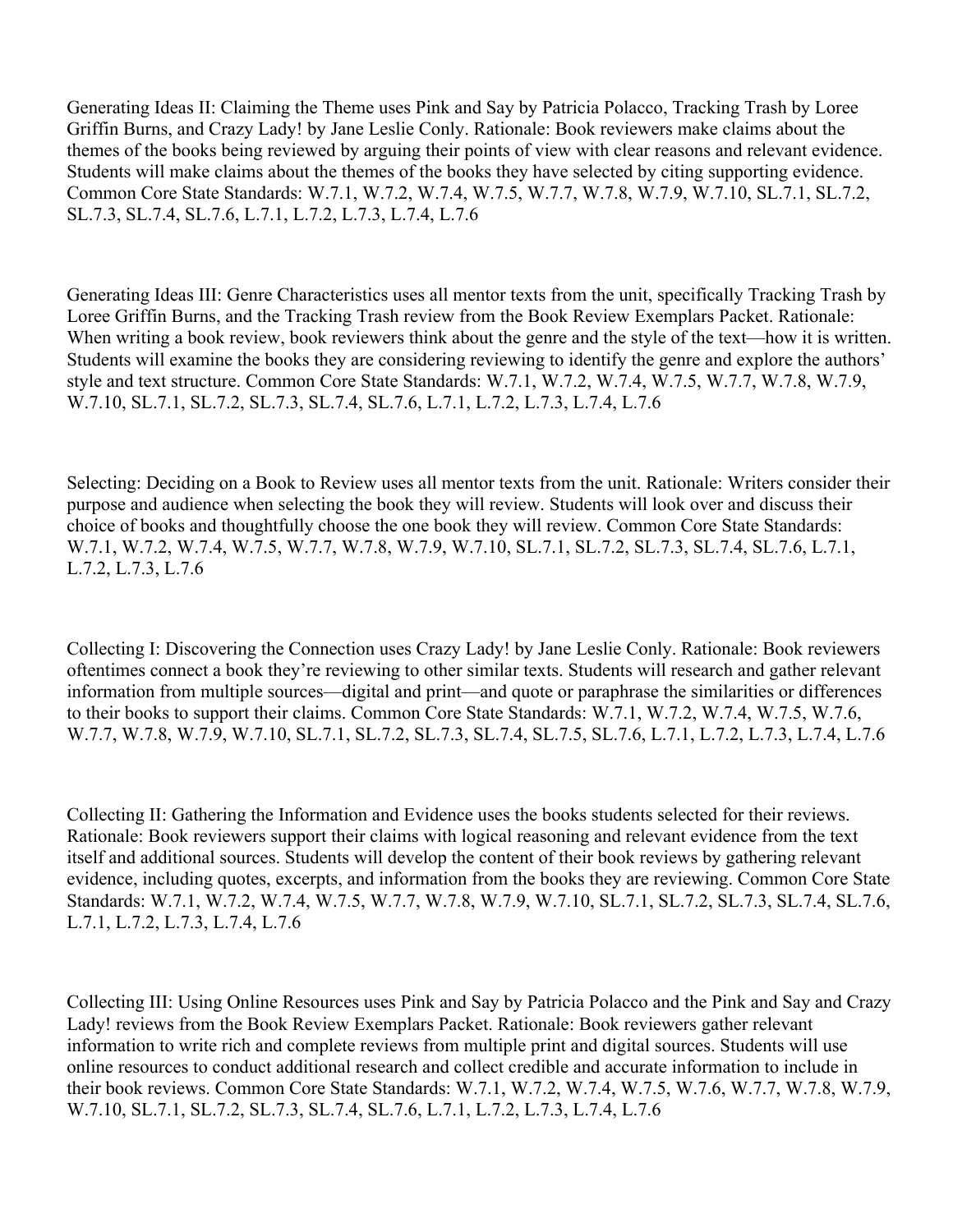Drafting I: Organizing the Book Review uses the Poetry for Young People review from the Book Review Exemplars Packet. Rationale: Book reviewers plan, organize, and craft clear and coherent writing to engage and inform their reading audience. Students will plan and organize their book review information to craft an engaging, informative, and argumentative review. Common Core State Standards: W.7.1, W.7.2, W.7.4, W.7.5, W.7.6, W.7.7, W.7.8, W.7.9, W.7.10, SL.7.1, SL.7.2, SL.7.3, SL.7.4, SL.7.6, L.7.1, L.7.2, L.7.3, L.7.6

Drafting II: Connecting the Points uses the Pink and Say review from the Book Review Exemplars Packet. Rationale: Book review writers connect and clarify their reviews to create a cohesive relationship among their ideas and concepts. Students will use words, phrases, and clauses to create cohesion and clarify the relationships among claims, reasons, and evidence. Common Core State Standards: W.7.1, W.7.2, W.7.4, W.7.5, W.7.6, W.7.7, W.7.8, W.7.9, W.7.10, SL.7.1, SL.7.2, SL.7.3, SL.7.4, SL.7.6, L.7.1, L.7.2, L.7.3, L.7.4, L.7.5, L.7.6

Revising I: Inserting Quotes uses the Crazy Lady! review from the Book Review Exemplars Packet. Rationale: Book reviewers develop and strengthen their writing by planning and revising their reviews to include direct quotes from the reviewed text. Students will review the quotes and excerpts they plan on including in their reviews and embed the quotes correctly into their book reviews. Common Core State Standards: W.7.1, W.7.2, W.7.4, W.7.5, W.7.6, W.7.7, W.7.8, W.7.9, W.7.10, SL.7.1, SL.7.2, SL.7.3, SL.7.4, SL.7.6, L.7.1, L.7.2, L.7.3, L.7.4, L.7.6

Revising II: A Formal Writing Style uses The Tales of Beedle the Bard by J. K. Rowling and the review of The Tales of Beedle the Bard from the Book Review Exemplars Packet. Rationale: A book reviewer maintains a formal writing style by using precise words, phrases, and clauses to introduce the claim, create cohesion, and clarify the relationship among the claim and reasons or evidence. Students will revise their book reviews to maintain a formal writing style by deliberately using precise words, phrases, and clauses to create cohesion and to strengthen their arguments. Common Core State Standards: W.7.1, W.7.2, W.7.4, W.7.5, W.7.6, W.7.7, W.7.8, W.7.9, W.7.10, SL.7.1, SL.7.2, SL.7.3, SL.7.4, SL.7.5, SL.7.6, L.7.1, L.7.2, L.7.3, L.7.4, L.7.5, L.7.6

Editing: Peer Editing uses a peer editing checklist. Rationale: Book reviewers strengthen their writing by seeking guidance and support from peers. Peer editing allows both the readers and the reviewers to focus on the mechanical decisions they have made. Students will work with a partner to use a peer editing checklist that establishes the rules for correct use of conventions and grammatical structures. Common Core State Standards: W.7.1, W.7.2, W.7.4, W.7.5, W.7.6, W.7.7, W.7.8, W.7.9, W.7.10, SL.7.1, SL.7.2, SL.7.3, SL.7.4, SL.7.6, L.7.1, L.7.2, L.7.3, L.7.4, L.7.6

Publishing: Adding "About the Reviewer" Information uses all mentor texts from the unit. Rationale: When a book reviewer's work is published, it is often accompanied by information about the reviewer. Students will compose "About the Reviewer" text to accompany their reviews. Common Core State Standards: W.7.2, W.7.4, W.7.5, W.7.6, W.7.7, W.7.8, W.7.9, W.7.10, SL.7.1, SL.7.2, SL.7.3, SL.7.4, SL.7.5, SL.7.6, L.7.1, L.7.2, L.7.3, L.7.4, L.7.6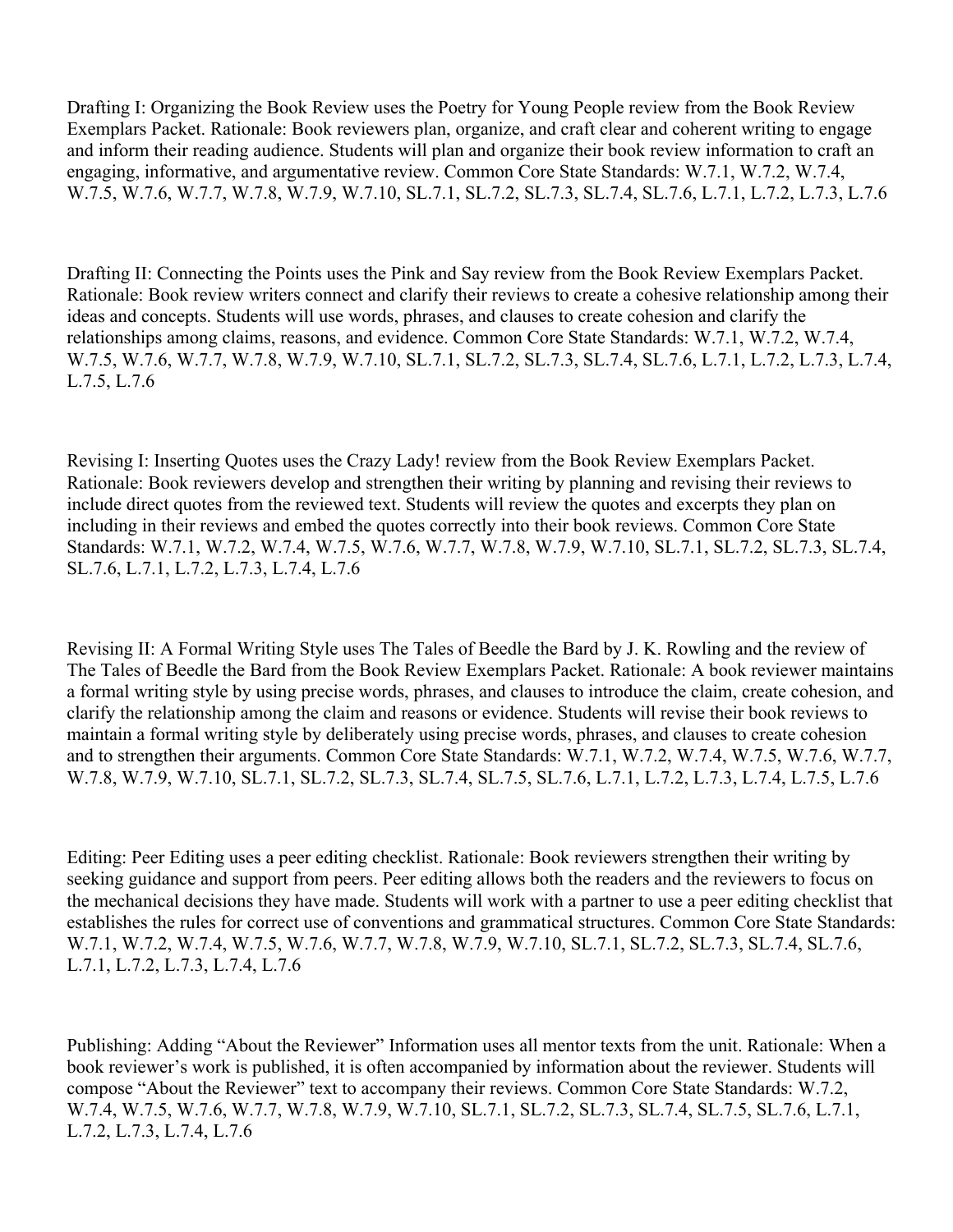## **Integration of Career Readiness, Life Literacies and Key Skills**

Students will explore the career of a book reviewer.

| TECH.9.4.8.CI.4      | Explore the role of creativity and innovation in career pathways and industries.                                                                                  |
|----------------------|-------------------------------------------------------------------------------------------------------------------------------------------------------------------|
| TECH.9.4.8.DC        | Digital Citizenship                                                                                                                                               |
| WRK.9.2.8.CAP.5      | Develop a personal plan with the assistance of an adult mentor that includes information<br>about career areas of interest, goals and an educational plan.        |
| WRK.9.2.8.CAP.10     | Evaluate how careers have evolved regionally, nationally, and globally.                                                                                           |
|                      | Multiple solutions often exist to solve a problem.                                                                                                                |
| WRK.9.2.8.CAP.12     | Assess personal strengths, talents, values, and interests to appropriate jobs and careers to<br>maximize career potential.                                        |
| WRK.9.2.8.CAP.3      | Explain how career choices, educational choices, skills, economic conditions, and personal<br>behavior affect income.                                             |
| TECH.9.4.8.CT.3      | Compare past problem-solving solutions to local, national, or global issues and analyze the<br>factors that led to a positive or negative outcome.                |
| <b>TECH.9.4.8.CI</b> | Creativity and Innovation                                                                                                                                         |
| <b>TECH.9.4.8.CT</b> | Critical Thinking and Problem-solving                                                                                                                             |
| TECH.9.4.8.Cl.3      | Examine challenges that may exist in the adoption of new ideas (e.g., 2.1.8.SSH,<br>6.1.8. Civics PD. 2).                                                         |
| WRK.9.2.8.CAP.2      | Develop a plan that includes information about career areas of interest.                                                                                          |
| WRK.9.2.8.CAP.4      | Explain how an individual's online behavior (e.g., social networking, photo exchanges,<br>video postings) may impact opportunities for employment or advancement. |
| <b>WRK.9.2.8.CAP</b> | <b>Career Awareness and Planning</b>                                                                                                                              |
|                      | An essential aspect of problem solving is being able to self-reflect on why possible<br>solutions for solving problems were or were not successful.               |
| TECH.9.4.8.DC.2      | Provide appropriate citation and attribution elements when creating media products (e.g.,<br>$W.6.8$ ).                                                           |
| TECH.9.4.8.DC.1      | Analyze the resource citations in online materials for proper use.                                                                                                |

## **Technology and Design Integration**

Students will interact with the lesson through the Smartboard. Students will generate publishable writing pieces throughout the unit.

| CS.6-8.8.2.8.ITH.1 | Explain how the development and use of technology influences economic, political, social,<br>and cultural issues.                       |
|--------------------|-----------------------------------------------------------------------------------------------------------------------------------------|
| $CS.6-8.1TH$       | Interaction of Technology and Humans                                                                                                    |
|                    | Economic, political, social and cultural aspects of society drive development of new<br>technological products, processes, and systems. |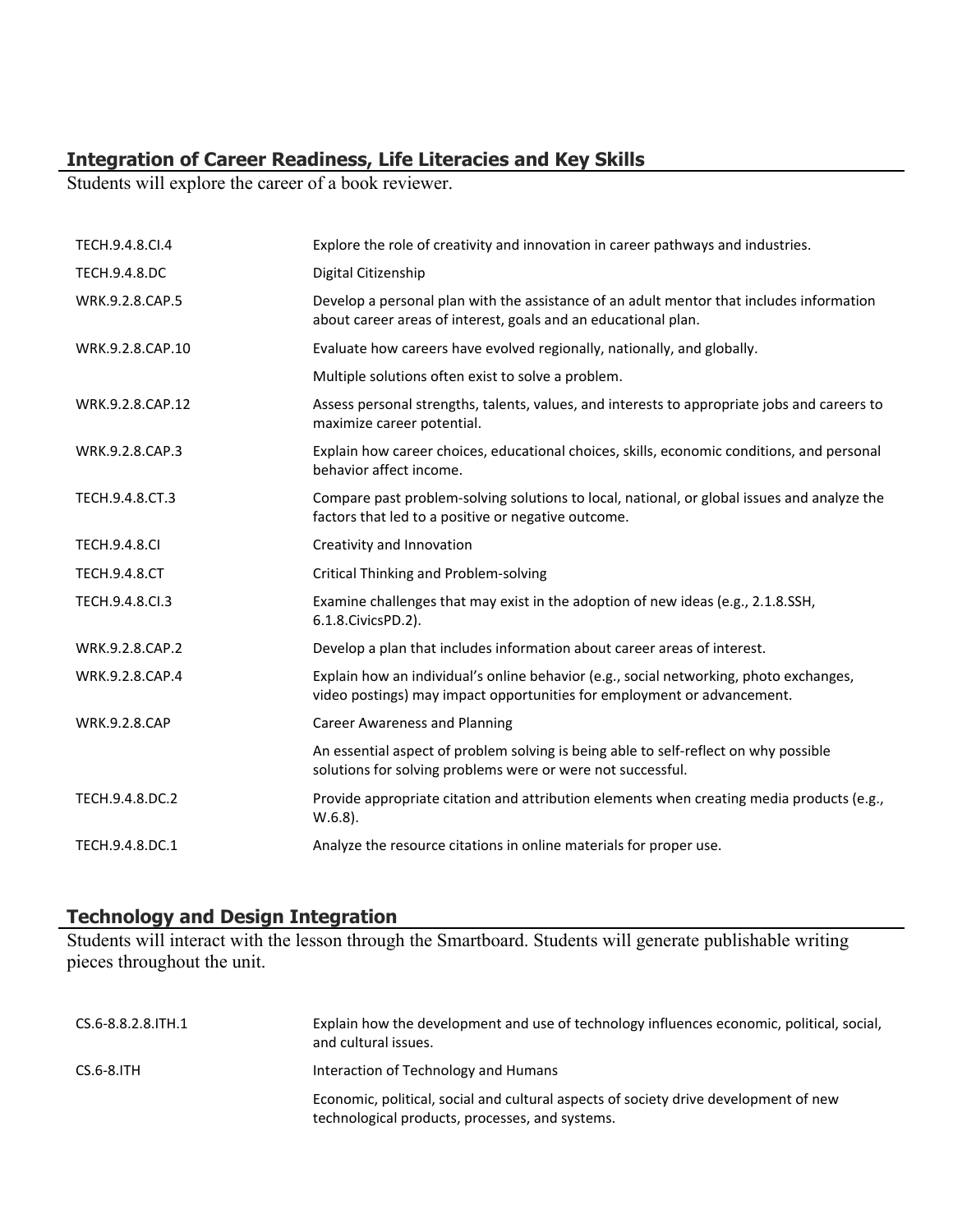Various disciplines will be explored through group texts and individual leveled, choice texts.

## **Differentiation**

- Understand that gifted students, just like all students, come to school to learn and be challenged.
- Pre-assess your students. Find out their areas of strength as well as those areas you may need to address before students move on.
- Consider grouping gifted students together for at least part of the school day.
- Plan for differentiation. Consider pre-assessments, extension activities, and compacting the curriculum.
- Use phrases like "You've shown you don't need more practice" or "You need more practice" instead of words like "qualify" or "eligible" when referring to extension work.
- Encourage high-ability students to take on challenges. Because they're often used to getting good grades, gifted students may be risk averse.
- **Definitions of Differentiation Components**:
	- o Content the specific information that is to be taught in the lesson/unit/course of instruction.
	- o Process how the student will acquire the content information.
	- o Product how the student will demonstrate understanding of the content.
	- o Learning Environment the environment where learning is taking place including physical location and/or student grouping

## **Differentiation occurring in this unit:**

Students will have access to leveled libraries of a variety of texts and be able to choose based on interest.

# **Modifications & Accommodations**

Refer to QSAC EXCEL SMALL SPED ACCOMMOCATIONS spreadsheet in this discipline.

## **Modifications and Accommodations used in this unit:**

IEP and 504 accommodations will be utilized.

# **Benchmark Assessments**

**Benchmark Assessments** are given periodically (e.g., at the end of every quarter or as frequently as once per month) throughout a school year to establish baseline achievement data and measure progress toward a standard or set of academic standards and goals.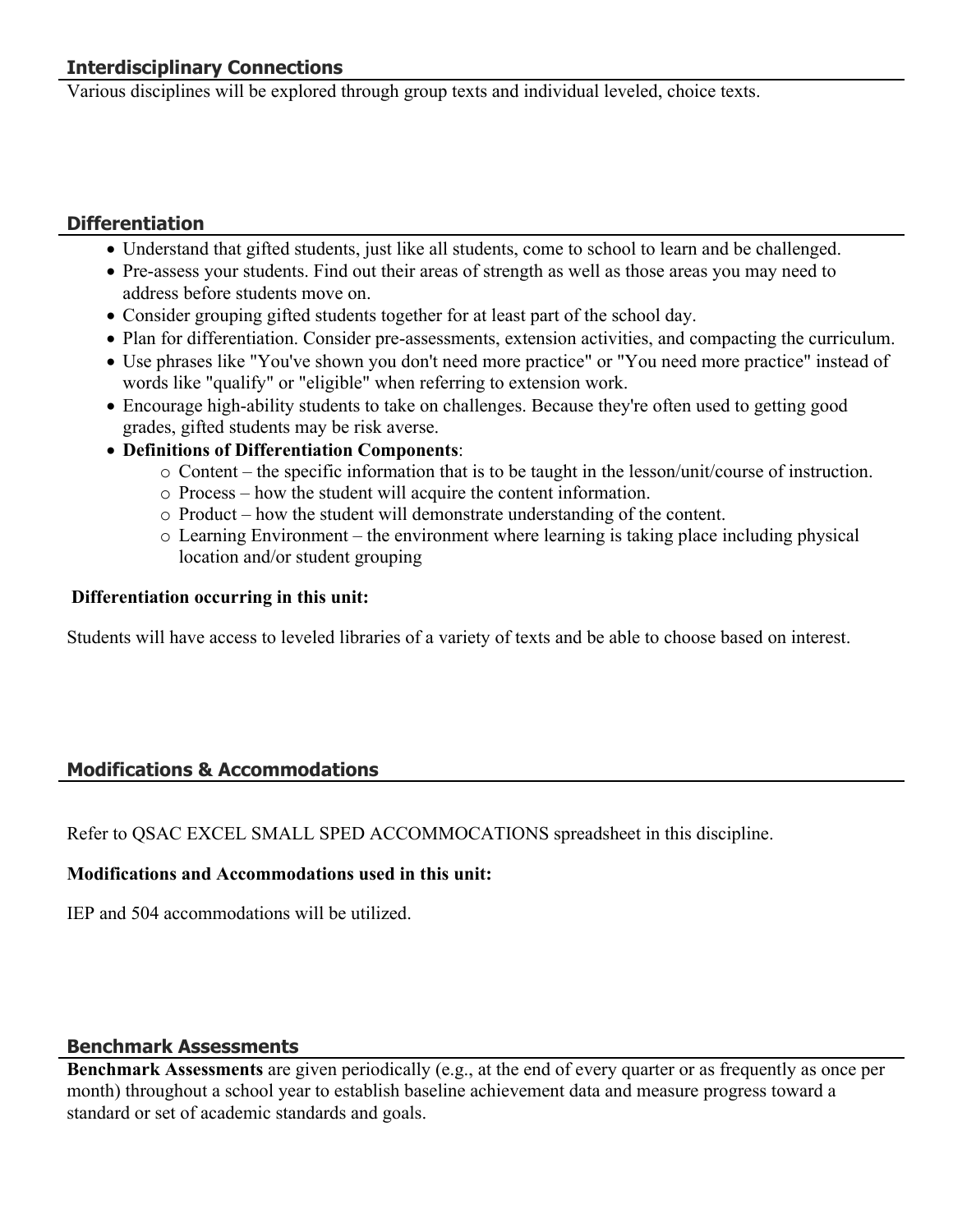## **Schoolwide Benchmark assessments:**

Aimsweb benchmarks 3X a year

Linkit Benchmarks 3X a year

## **Additional Benchmarks used in this unit:**

Writing Samples

## **Formative Assessments**

Assessment allows both instructor and student to monitor progress towards achieving learning objectives, and can be approached in a variety of ways. **Formative assessment** refers to tools that identify misconceptions, struggles, and learning gaps along the way and assess how to close those gaps. It includes effective tools for helping to shape learning, and can even bolster students' abilities to take ownership of their learning when they understand that the goal is to improve learning, not apply final marks (Trumbull and Lash, 2013). It can include students assessing themselves, peers, or even the instructor, through writing, quizzes, conversation, and more. In short, formative assessment occurs throughout a class or course, and seeks to improve student achievement of learning objectives through approaches that can support specific student needs (Theal and Franklin, 2010, p. 151).

## **Formative Assessments used in this unit:**

**Discussion** 

Teacher observation

worksheets

projects

teacher made tests

## **Summative Assessments**

**Summative assessments** evaluate student learning, knowledge, proficiency, or success at the conclusion of an instructional period, like a unit, course, or program. Summative assessments are almost always formally graded and often heavily weighted (though they do not need to be). Summative assessment can be used to great effect in conjunction and alignment with formative assessment, and instructors can consider a variety of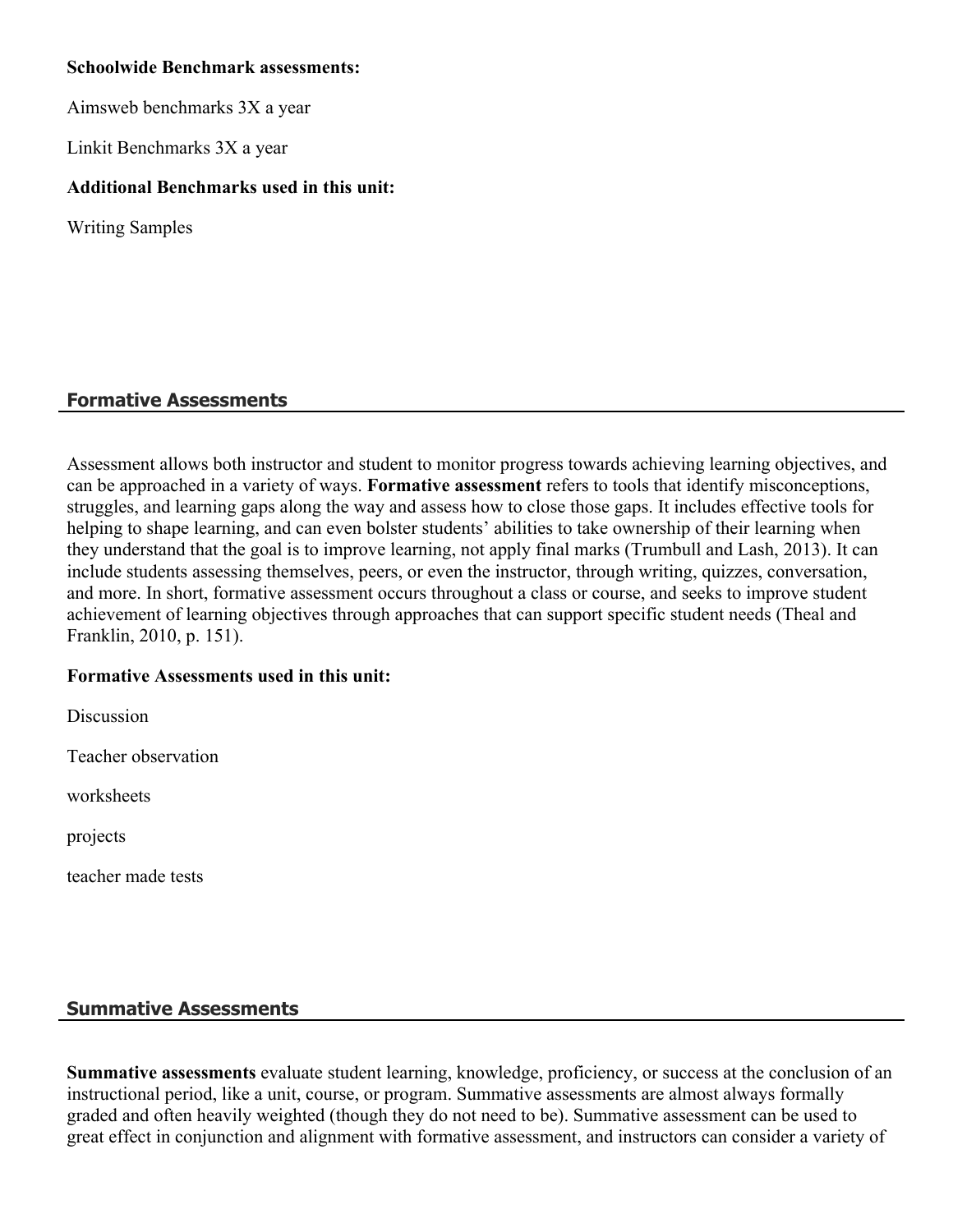ways to combine these approaches.

#### **Summative assessments for this unit:**

Unit assessments

Student Self-Reflection uses a self-reflection questionnaire. Rationale: Students have worked diligently on crafting their book reviews. It is important for them to be reflective now that the process is complete. In this way they will become even better writers.

#### **Instructional Materials**

Instructional material with the Schoolwide, Inc. unit,

Mentor texts

Crazy Lady ! by Jane Leslie Conly Mailing May by Michael O. Tunnell Maniac Magee by Jerry Spinelli Pink and Say by Patricia Polacco Poetry for Young People: Langston Hughes by David Roessel and Arnold Rampersad (Eds.) The Tales of Beedle the Bard by J. K. Rowling Tracking Trash: Flotsam, Jetsam, and the Science of Ocean Motion by Loree Griffin Burns Book Review Exemplars Crazy Lady! Review by Su-Mei Yin Maniac Magee Review by Joe Albert Pink and Say Review by Damien Lambert Poetry for Young People: Langston Hughes Review by Ethan Davis The Tales of Beedle the Bard Review by Edmund Dondaro Tracking Trash: Flotsam, Jetsam, and the Science of Ocean Motion Review by Naomi Hershberg

## **Standards**

| LA.L.7.5  | Demonstrate understanding of figurative language, word relationships, and nuances in<br>word meanings.                                                                                                                            |
|-----------|-----------------------------------------------------------------------------------------------------------------------------------------------------------------------------------------------------------------------------------|
| LA.SL.7.1 | Engage effectively in a range of collaborative discussions (one-on-one, in groups, and<br>teacher-led) with diverse partners on grade 7 topics, texts, and issues, building on others'<br>ideas and expressing their own clearly. |
| LA.L.7.6  | Acquire and use accurately grade-appropriate general academic and domain-specific<br>words and phrases; gather vocabulary knowledge when considering a word or phrase<br>important to comprehension or expression.                |
| LA.SL.7.2 | Analyze the main ideas and supporting details presented in diverse media and formats<br>(e.g., visually, quantitatively, orally) and explain how the ideas clarify a topic, text, or issue<br>under study.                        |
| LA.SL.7.3 | Delineate a speaker's argument and specific claims, evaluating the soundness of the<br>reasoning and the relevance and sufficiency of the evidence.                                                                               |
| LA.SL.7.4 | Present claims and findings, emphasizing salient points in a focused, coherent manner<br>with pertinent descriptions, facts, details, and examples; use appropriate eye contact,<br>adequate volume, and clear pronunciation.     |